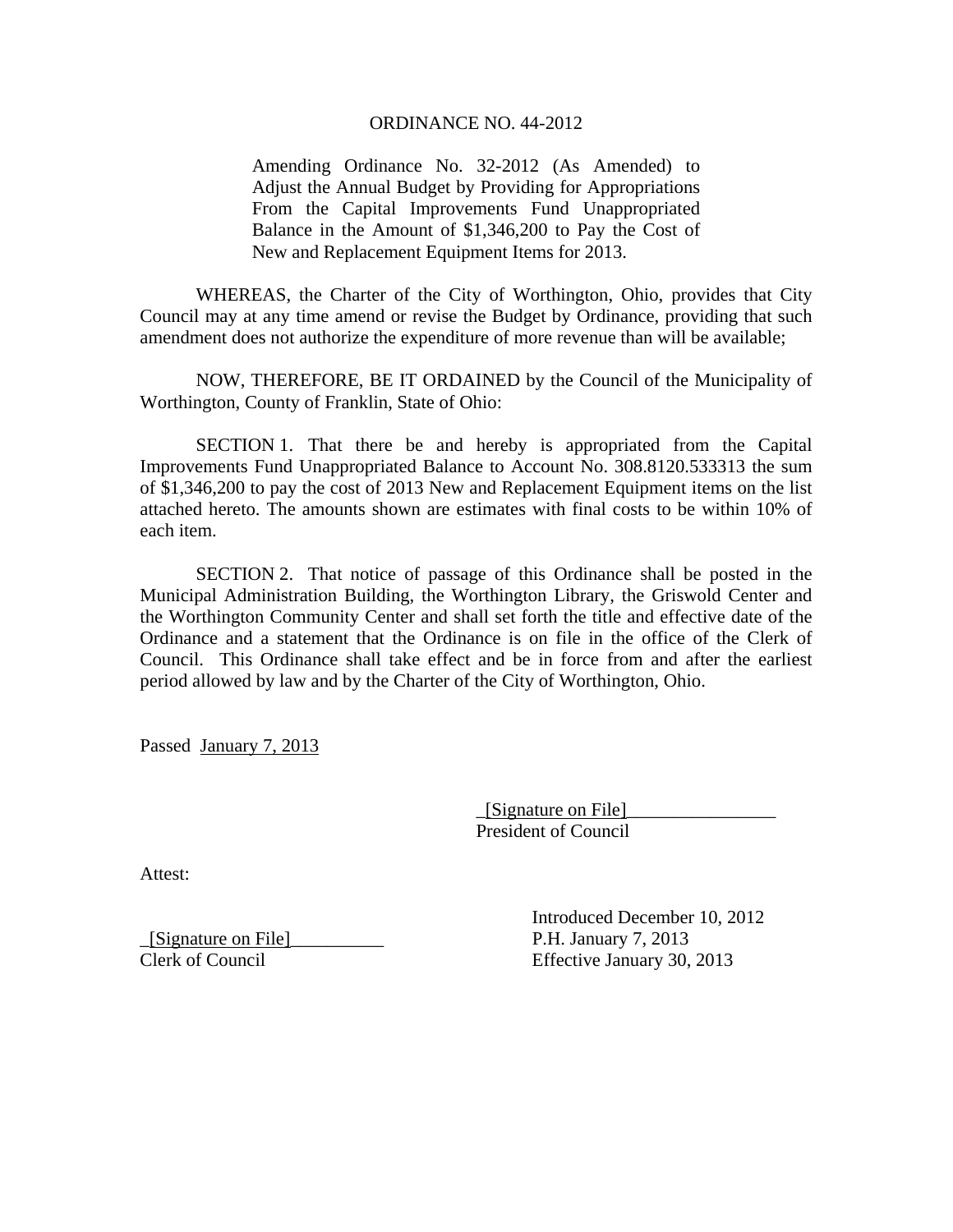| Equipment                                                | 2013                 | 2014                 | 2015      | 2016      | 2017      |
|----------------------------------------------------------|----------------------|----------------------|-----------|-----------|-----------|
|                                                          |                      |                      |           |           |           |
| <b>REPLACEMENT EQUIPMENT</b>                             |                      |                      |           |           |           |
|                                                          |                      |                      |           |           |           |
| <b>PARKS &amp; RECREATION</b>                            |                      |                      |           |           |           |
| Pool lane lines                                          |                      |                      |           |           |           |
| Community Center fitness equipment                       | \$90,000             |                      | \$95,000  |           | \$95,000  |
| Community Center chemical controllers & UV system for po | \$65,000             |                      |           |           |           |
| Copier                                                   | \$21,000             |                      |           |           |           |
| Griswold Center fitness equipment replacement            |                      |                      |           | \$17,000  |           |
| Sod cutter                                               |                      | \$5,000              |           |           |           |
| 3/4 ton pickup with dump body                            | \$40,000             |                      |           |           |           |
| 1 ton dump w/ chipper body                               | \$50,000             |                      |           |           |           |
| Turf mower                                               | \$15,000             |                      |           |           |           |
| Griswold town hall table and chair replacement           | \$25,000             |                      |           |           |           |
| Skid steer loader                                        |                      |                      |           |           |           |
| Tractor                                                  | \$50,000             | \$50,000             |           |           |           |
| 3/4 ton pickup with plow                                 |                      | \$38,000             |           |           |           |
| Recreation bus                                           | \$100,000            |                      |           |           |           |
| Lifeguard chair replacement                              | \$16,000             |                      |           |           |           |
| Village Green concert & event sound equipment            | \$8,500              |                      |           |           |           |
| Mats for kiddie slide<br>Leisure pool play structure     |                      |                      |           |           | \$15,000  |
|                                                          |                      | \$48,000<br>\$26,000 |           |           |           |
| Passenger van<br>Turf mower                              |                      | \$18,000             |           |           |           |
| Griswold pool table replacement                          |                      | \$3,000              |           |           |           |
| 1/2 ton pickup                                           |                      |                      |           | \$21,000  |           |
| Pool sand filter replacement                             |                      |                      |           |           | \$8,500   |
| Recreation buses - 2                                     |                      |                      |           |           | \$200,000 |
| 3/4 ton pickup truck                                     |                      |                      |           |           | \$40,000  |
|                                                          |                      |                      |           |           |           |
| <b>POLICE</b>                                            |                      |                      |           |           |           |
| Detective/staff cars                                     | \$50,000             |                      | \$21,000  |           |           |
| Service revolvers/weapons                                | \$8,600              |                      |           |           |           |
| Police cruiser replacement                               | \$95,000             | \$50,000             | \$95,000  |           | \$95,000  |
| Radio room furniture                                     | \$3,600              |                      |           |           |           |
| Police bicycles                                          | \$4,000              |                      |           |           |           |
| Handheld radios                                          | \$14,500             |                      |           |           |           |
| RADAR units                                              | \$5,500              | \$5,500              |           |           |           |
| Cruiser video camera system                              |                      | \$50,000             |           |           |           |
| Electronic booking station                               |                      |                      | \$28,000  |           |           |
| SCBA equipment                                           |                      |                      | \$42,480  |           |           |
| <b>Command Vehicle</b>                                   |                      |                      |           | \$125,000 |           |
|                                                          |                      |                      |           |           |           |
| <b>PUBLIC SERVICE</b>                                    |                      |                      |           |           |           |
| 1 1/2-ton dump truck, plow & spreader                    |                      |                      |           |           |           |
| Staff cars (2)<br>Cargo van                              |                      |                      | \$18,000  |           | \$60,000  |
| Small equipment replacement                              | \$15,000             | \$15,000             | \$15,000  | \$15,000  | \$15,000  |
| 4-wheel drive pickup with plow                           | \$38,000             |                      |           |           |           |
| Leaf loader                                              | \$40,000             | \$21,000             |           |           |           |
| Service 2 1/2 ton dump truck with plow and spreader      | \$165,000            | \$165,000            |           |           | \$165,000 |
| Old Worthington streetlight poles                        | \$12,000             |                      |           |           |           |
| 1/2 ton pickup                                           |                      | \$22,000             |           |           |           |
| Sewer jet truck                                          |                      |                      | \$225,000 |           |           |
| Service copier                                           |                      |                      | \$12,000  |           |           |
| Service bucket/line truck                                |                      |                      |           | \$98,000  |           |
| Backhoe                                                  |                      |                      |           | \$100,000 |           |
| Street sweeper                                           |                      |                      |           | \$220,000 |           |
| 3/4 ton pickup truck                                     |                      |                      |           |           | \$40,000  |
|                                                          |                      |                      |           |           |           |
| <b>FIRE</b>                                              |                      |                      |           |           |           |
| Medic vehicle replacement                                |                      |                      |           |           |           |
| Firefighter protective clothing                          | \$40,000             | \$45,000             |           | \$50,000  |           |
| <b>Training room AV</b>                                  | \$8,000              | \$8,000              |           |           |           |
| <b>EMS</b> tablets                                       |                      |                      | \$24,000  |           |           |
| Boron cutter and rescue tool fittings                    | \$16,500             |                      |           |           |           |
| 30 minute SCBA bottles                                   | \$16,000             | \$16,000             |           |           |           |
| 5" and 13/4" supply line                                 | \$16,500             |                      |           |           |           |
| Training simulation system<br>Fire command vehicle       | \$11,000<br>\$35,000 |                      |           |           |           |
|                                                          |                      |                      |           |           |           |